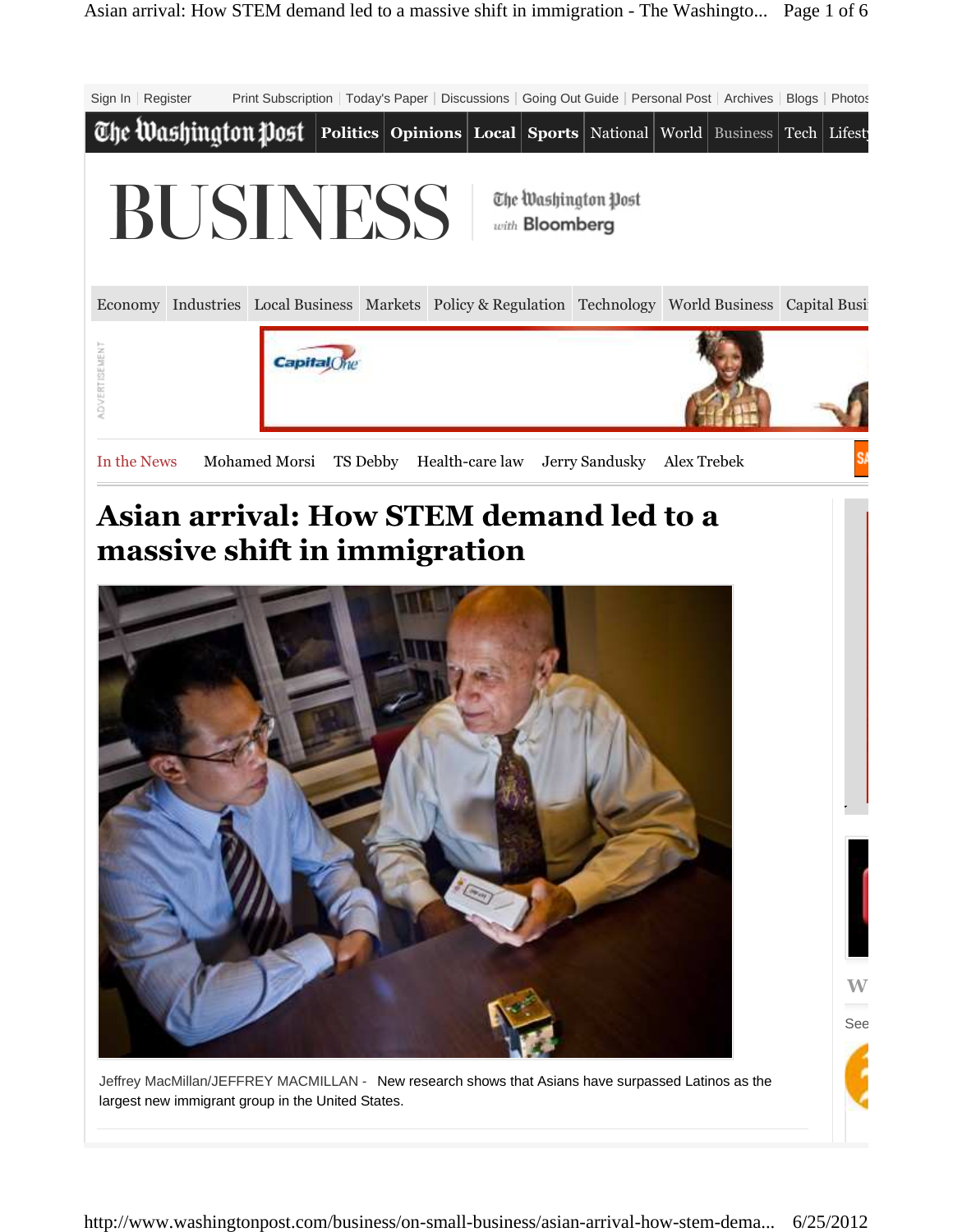$\Box$  Text Size  $\Box$  Print  $\Box$  E-mail  $\Box$  Reprints

By Michael Wildes, Published: June 21 | Updated: Friday, June 22, 7:30 AM

The Pew Research Center's recent study concluding that the number of Asian immigrants moving to the United States now exceeds the number of Latinos hardly seems surprising to me or many of my fellow immigration attorneys. My law firm, Wildes & Weinberg P.C., which has focused exclusively on United States immigration matters for more than 50 years, has seen a dramatic uptick in the number of our clients who are of Asian origin in the last several years, many of them of Indian, Bangladeshi, and Chinese descent.

And of those, many, if not the majority, are highly skilled workers who meet the qualifications for H-1B professional nonimmigrant visas.



The H-1B visa is the visa that affords its holder the ability to have "dual intent;" that is, the holder of the H-1B can intend to reside in the U.S. permanently by applying for lawful permanent residence, despite the otherwise temporary nature of the visa. Nevertheless, it has become increasingly difficult for employers to sponsor their employees for H-1B visas. This is largely due to increasingly exhaustive review of such applications by the Department of Homeland Security's U.S. Citizenship and Immigration Services (USCIS).

However, there are tools in the immigration lawyer's toolbox that allow us to extend the time frame for certain foreign students to find employer-sponsored employment so as to qualify and apply for the H-1B – and

many Asian immigrants are taking advantage of these tools.

The STEM Designated Degree Program gives an added advantage to foreign students who come to this country to pursue bachelor's degrees or higher studies in science, technology, engineering or math (STEM) as F-1 nonimmigrant students. Provided they are otherwise maintaining valid status as F-1 student visa holders, full-time foreign students studying in the U.S. are eligible for one year of post-completion work-related training (Optional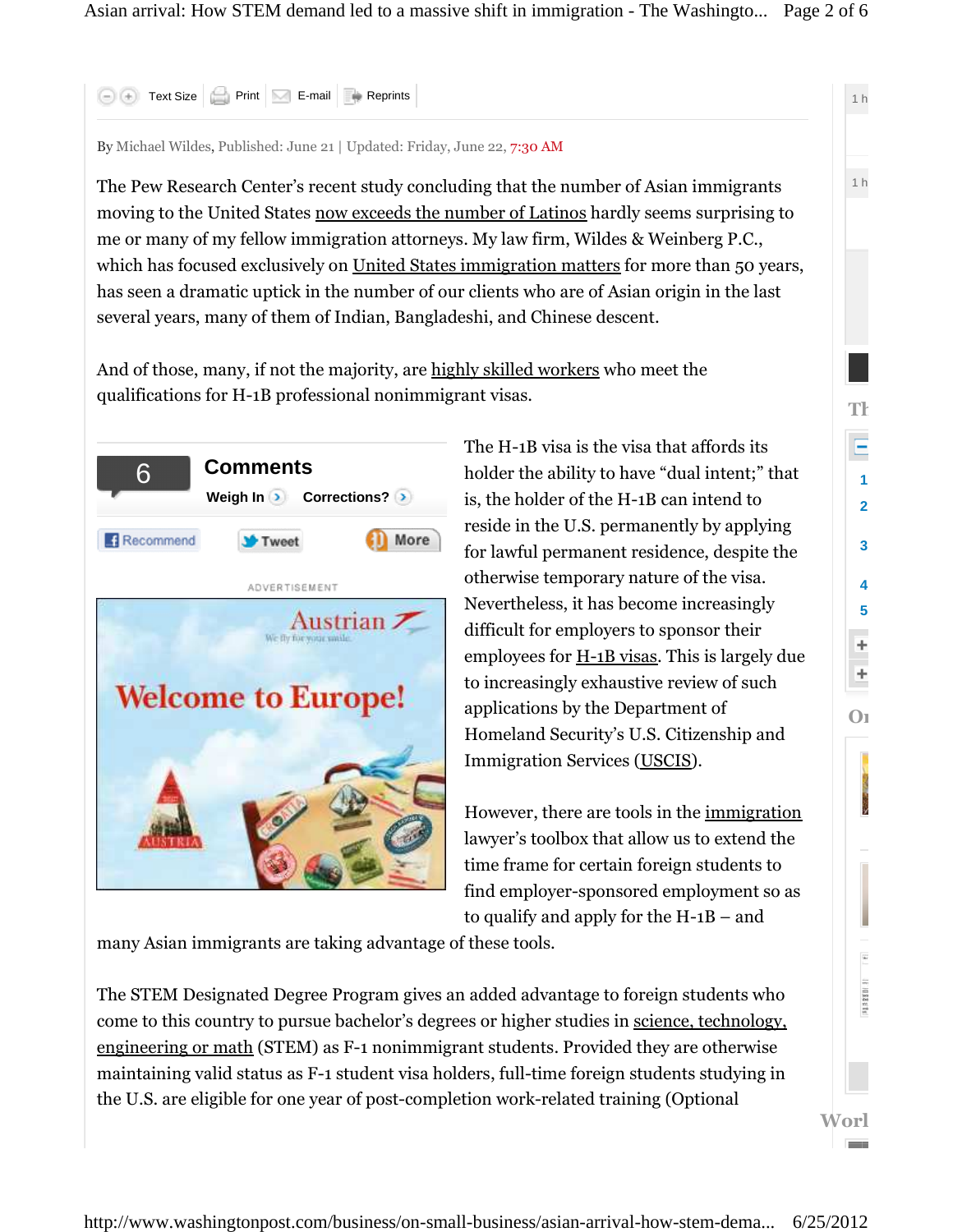Practical Training, or OPT) to obtain work authorization and gain experience-based training in their field of endeavor with an American employer.

Students who pursue a course of study in one of the STEM-related fields are eligible for an additional 17-month period of OPT with a U.S. employer. Therefore, F-1 students who are currently pursuing a bachelor's, master's, or doctorate degree included in the STEM Designated Degree Program List, and who are currently approved for a post-completion OPT period based on a designated STEM degree are given the added benefit of significantly more time in the U.S. in authorized on-the-job training work.

This added time helps foreign STEM students secure longer-term job offers and gain a better foothold in a career in the United States. In May, the Department of Homeland Security significantly expanded the program to include 90 additional STEM fields of study in disciplines spanning from archeology to zoology.

According to the latest Census figures, more than 20 percent of bachelor's degree holders who earned their degrees in "science and engineering fields" are foreign born, with more than half of those students coming from Asia. Of these fields, native-born students only lead their foreign-born counterparts in psychology, social sciences, and multidisciplinary sciences. Consequently, foreign-born Asian students are able to get jobs relevant to their science and engineering degrees.

Department of Commerce studies also show that Asians are twice as likely to hold jobs in STEM-related fields than any other group, and that one in five workers in a STEM-related field is foreign-born, of which 63 percent comes from Asia.

Without question, the expansion of the STEM program and the influx of highly skilled Asian immigrants are good developments for this country. There are numerous high-profile examples, such as Indra Nooyi of PepsiCo and Jerry Yang of Yahoo, but there are also countless lesser-known Asian immigrants, like those I see in my office nearly every day, who continue to make incredible economic and cultural contributions to our society.

By allowing these highly-skilled individuals, the ones who trained at our fine universities, to apply their knowledge in this country, we can take full advantage of our increasingly scienceand technology-based economy.

*Michael Wildes is the managing partner of Wildes & Weinberg, P.C., a U.S. immigration law firm that specializes in employment and investment-based immigration, business and treaty visas, labor certification/job offer sponsorship for permanent residence,*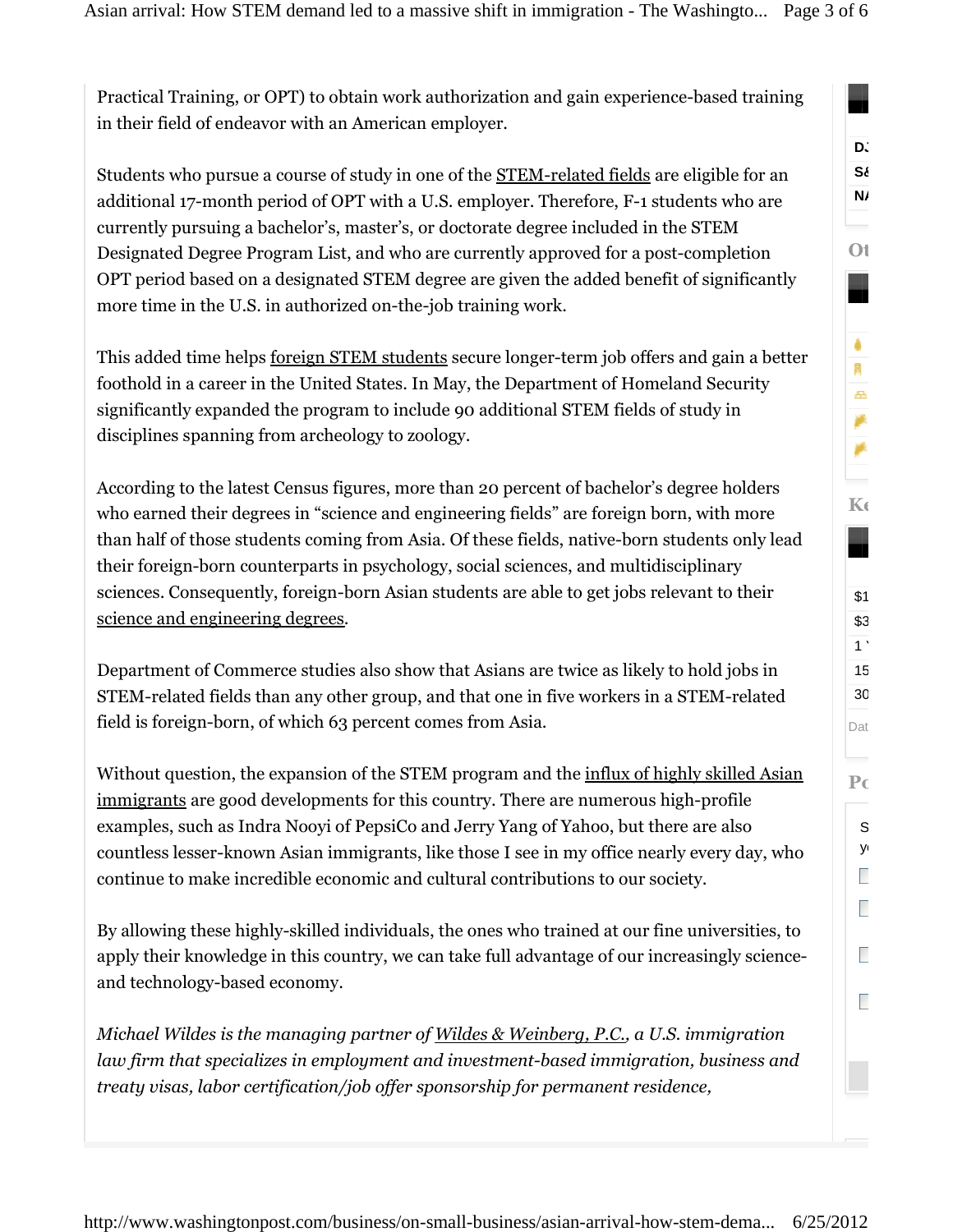*naturalization/U.S. citizenship, Form I-9 compliance, family-based immigration, student and religious worker visas, and other temporary and permanent visas.*

*Join the coversation, share your opinion: Should the United States ease immigration restriction to welcome more highly skilled foreigners? Please let us know in the comments or vote in our poll.*

*Follow Michael Wildes and On Small Business on Twitter.*



Discussion Policy | FAQ | About Discussions | About Badges

**troubles. Sign up for email updates from President Obama's campaign. Looking to buy a home? Visit TWP Real Estate for the latest open houses. Get answers about gas prices. Access your computer on**

★

**Featured Advertiser Links**

**Sponsored Links NVMN corners Lithium Mkt** Limited supply and exponential demand. Hot new stock.  $\tilde{\mathbf{c}}$ **QUAN Top Stock Pick** Hot Industry, Smart Company Shares Now! ww.duantum<br>Innovators.com **Refinance Now at 2.38%**  $\frac{1}{2}$  $\mathsf C$  $N_{\text{max}}$ 

 $Carse<sub>i</sub>$ 

**Listings**

**Comments** 6

6/24/2012 6:15 AM EDT **jeffreed** wrote:

This is a piece of propaganda pure and simple. It does not talk about any of the widely documented abuses of the various programs that it discusses. It does not talk about companies mainly but not exclusively Indian have used them to essentially destroy American jobs and then out source them to mainly but not exclusively India. It does not talk about how employment in the tech world has never really recovered from the collapse of the tech boom roughly ten years ago. It does not talk about the fact that unemployment in STEM industries is higher than the national average. It does not talk about why so many talented Americans with STEM degrees are getting out of STEM industries. It simply a piece of propaganda and not a reasoned discussion of either the STEM world in this country or of the world of STEM immigration. It is just another example of how the Washington Post refuses to present an honest debate on immigration in any form.



"Nevertheless, it has become increasingly difficult for employers to sponsor their employees for H-1B visas. This is largely due to increasingly exhaustive review of such applications by the Department of Homeland Security's U.S. Citizenship and Immigration Services (USCIS).:

-------------------Too bad he doesn't mention why. GAO found that about 20% of applications were fraudulent. We also have cases such as that of the Indian landlord who used H1-B to import teenage sex slaves from his home village, lawyers who have filed fraudulent H1-B apps by the carload, and an Indian who created a bogus company to sponsor H1-Bs. The H1-B itself is already full of loopholes. For example, there is no labor test unless the company is one of the very few who is H1-B dependent (has more than 15% of their worldwide workforce on H1-Bs) or until they try to sponsor the H1-B for a green card. Meanwhile, as this story shows, the employer is able to hire a foreign student on OPT, pay him less (foreign students do not have the same withholding that Americans do, so are cheaper), keep him here until he can get his H1-B visa after 29 months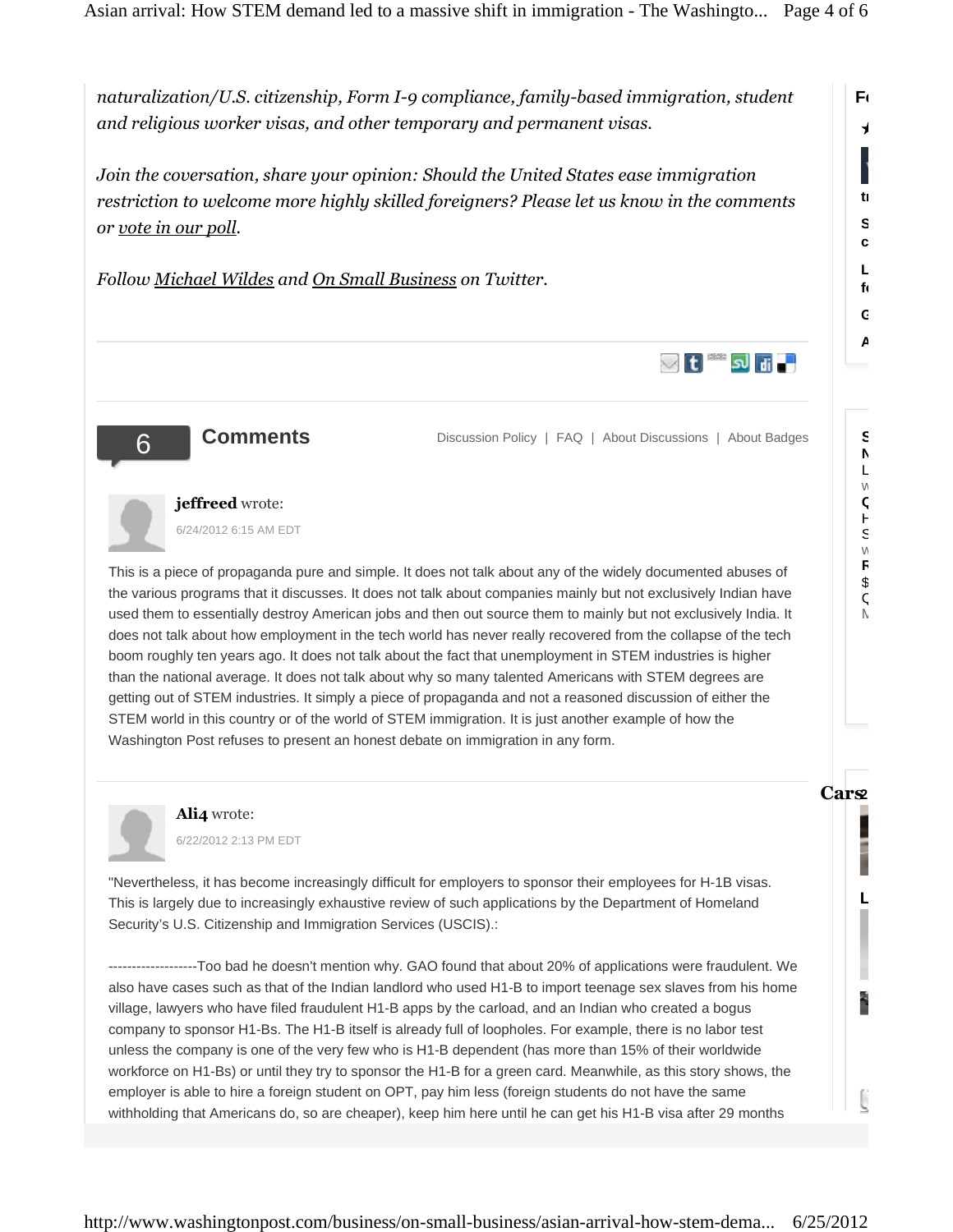(or sooner) and NEVER ADVERTISE THE POSITION so an American could have a crack at it.

6/22/2012 1:07 PM EDT **tc74** wrote:

Non-Asians in STEM fields are suffering from discrimination by Asians in the workplace. It is frustrating to see the ethnic cliques that have formed, workplace conversations in languages other than English about work issues, and out and out violations of EEOC where qualified Americans with expereience are not considered for positions while students on OPT who happen to be of the same ethnic origin as the hiring manager receive the jobs. In universities, look at the workgroup compositions of Asian faculty; they are predominantly - actually, almost exclusively - of their own ethnic background.

In addition to the discrimination issues, we should be concerned about the potential of illegal transfer of technology by these individuals to their home country.